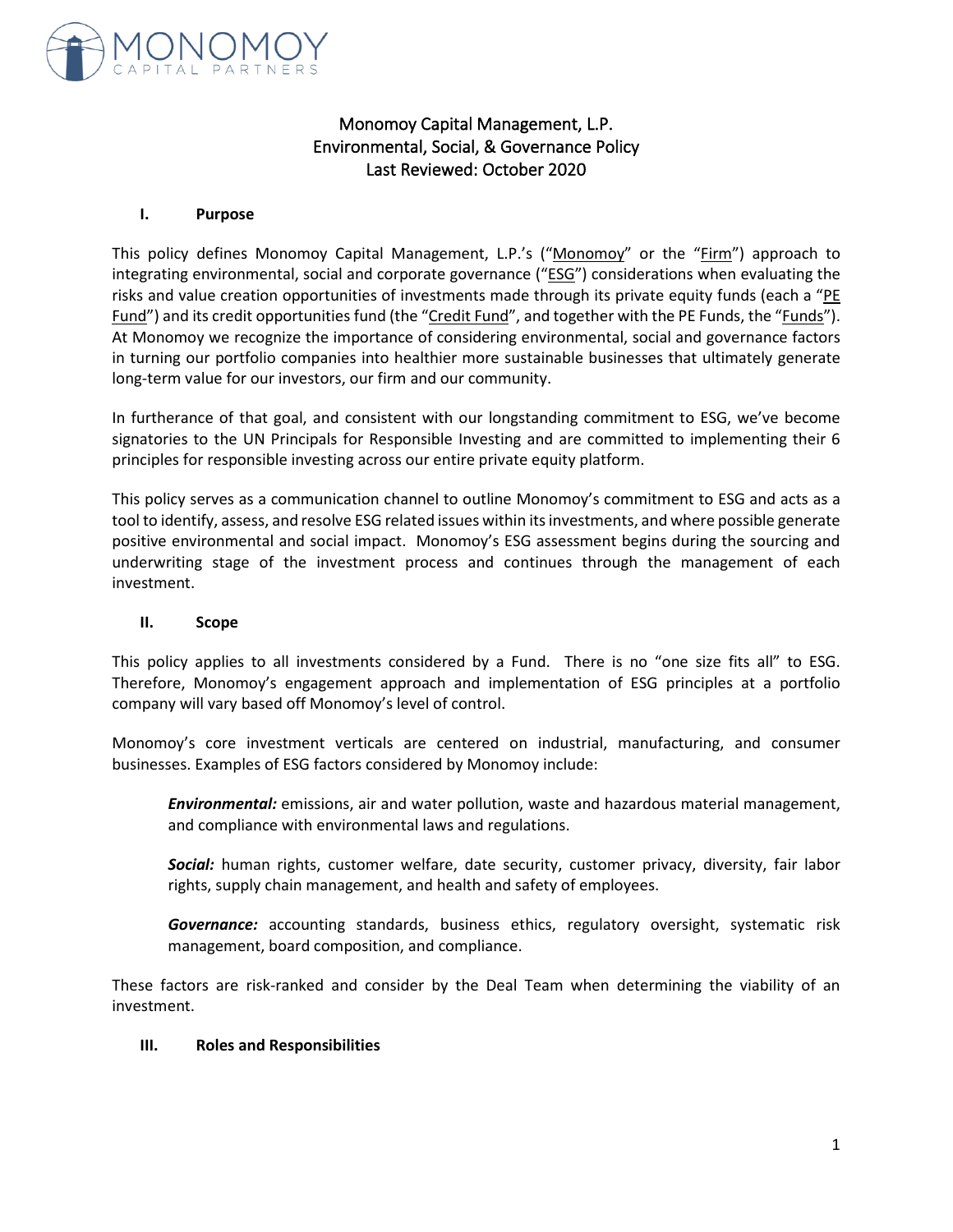

Monomoy has established an ESG Committee, comprised of senior stakeholders across various departments. The ESG Committee is responsible for maintaining and overseeing the implementation of this policy throughout the Firm and its portfolio companies.

Monomoy's Deal Team is primarily responsible for identifying ESG risks during the investment sourcing process, and the Operating Team is responsible for working directly with a portfolio company's management team to develop strategic ESG action plans and implement reporting and metrics to track their progress throughout our ownership.

## **IV. Investment Sourcing**

During the underwriting process the Deal Team conducts a high-level ESG evaluation of the target company. If material ESG issues are identified, the Deal Team may engage a third party to conduct further diligence to assist in understanding the potential risks and identify any corrective actions. ESG evaluations are included in the investment committee memo to be presented to the applicable Fund's investment committee (each, an "Investment Committee"). The Investment Committee maintains sole discretion on investment decisions and considers all risks including ESG considerations when evaluating investments.

### **V. Active Ownership and Engagement**

Once Monomoy makes an investment, the Operating Team, subject to any limitations based on a Fund's level of control, will work with the management team of the respective portfolio company to develop and implement an ESG action plan as a part of Monomoy's value creation plan ("**VCP**"). Monomoy's unique operational capabilities create opportunities for a hands-on approach to ESG. The Operating Team has developed an ESG questionnaire designed to help a portfolio company's management team to identify ESG risks and design an appropriate ESG action plan. The ESG action plan is unique to each portfolio company and acts as a roadmap forthe Investment Committee to gauge the progress of the ESG initiatives within the VCP.

# **VI. Reporting**

On a quarterly basis, each portfolio company's management team will report on the progress of their ESG action plan to their Board of Directors during the quarterly board meetings. These reports seek to facilitate the development of uniform requirements and a common language across all Monomoy's investments and help track the progress of each ESG Action Plan as it relates to each portfolio company's VCP.

#### **VII. Exit Strategy**

Monomoy's investment strategy is centered on improving the businesses it owns and creating attractive assets to sell into the traditional private equity and corporate M&A market. The Firm believes ESG is an important part of its ownership responsibility and an opportunity to increase the value of its portfolio companies. The integration, tactical implementation, and communication of its ESG initiatives will ensure that our businesses are recognized as quality assets in the marketplace which should improve our ability to exit and return capital to our investors. Upon selling an asset, Monomoy will assess the progress and impact on the company's ESG action plan and the ESG Committee will determine if any changes to Monomoy's ESG process are necessary.